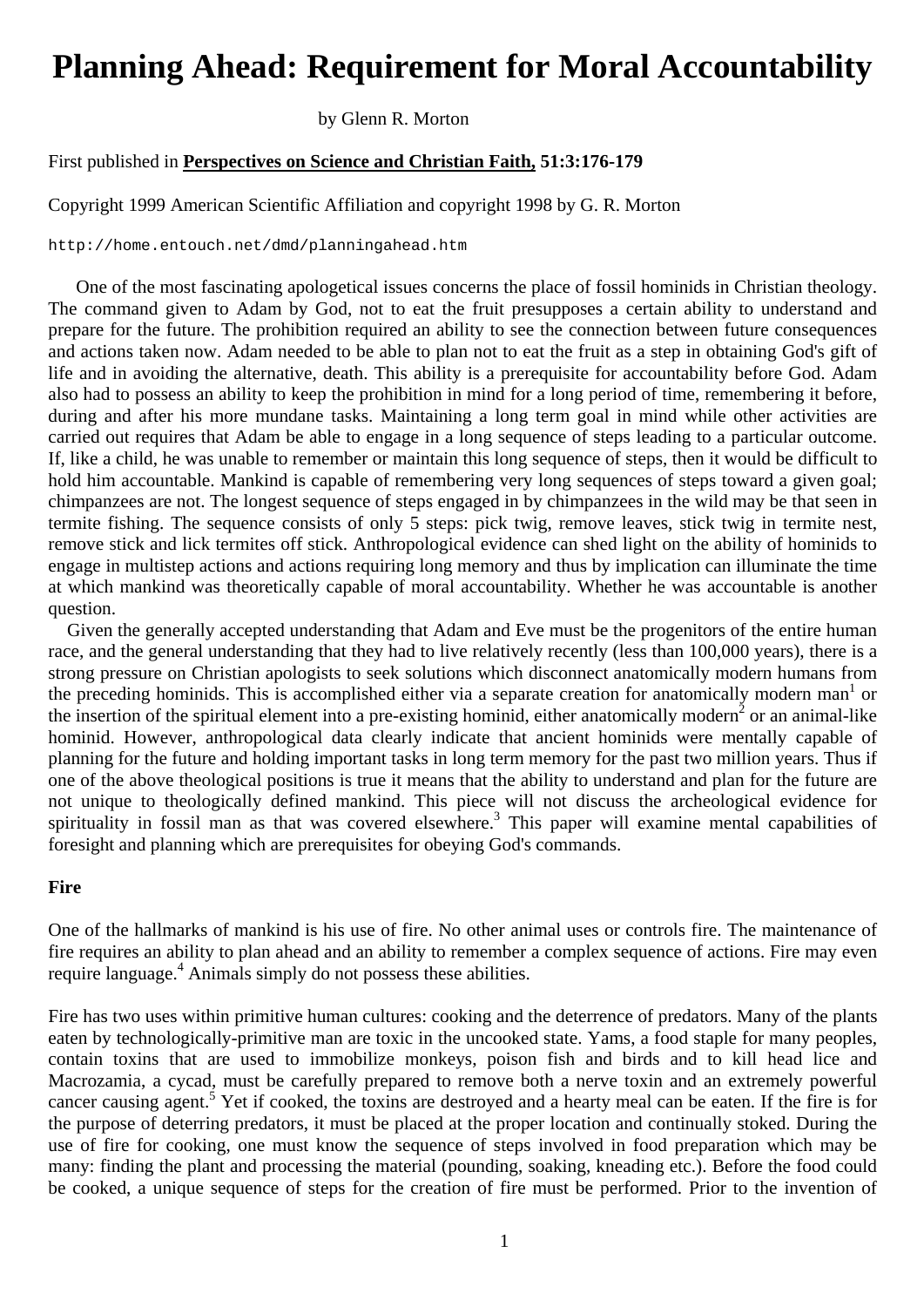ceramics there are two likely means of cooking. Vegetables could be impaled on a stick and roasted marshmallow-style. Alternatively rocks could be heated, placed in a previously prepared pit after which, the food would be placed on the rocks and covered with soil. All these procedures must be maintained in memory as one mentally calculates how long the previously collected wood will last before it is burned up, remember where there are excellent sources of wood, which woods burn best (green or dry), depart at the proper time for gathering the wood, and return before the fire goes out. He must also understand that the wood must be put on the fire and that correct distances for optimal burning must be maintained between large logs. If they didn't know how to make fire, they had to know and remember another sequence of steps for the maintenance of the fire. This often involves careful treatment of embers such as wrapping them in green leaves and carrying them in special containers. The number of sequential steps above are more than a chimpanzee is able to accomplish and among animals he is one of the best at remembering sequential steps.<sup>6</sup> Clearly, the use and maintenance of fire requires essentially modern planning abilities which would also suffice for enabling the fire user to understand moral commands.

Twenty years ago it was believed that mankind's use and control of fire began around 500,000 years ago. But starting in the 1980's discoveries at Chesowanja, Kenya, at Swartkrans, South Africa and other sites revealed the use of fire much earlier. Gowlett lists several of these ancient sites.<sup>7</sup> These are:

| Site                     | Date                |
|--------------------------|---------------------|
| Vertesszollos, Hungary   | 166,000-250,000     |
| Terra Amata, France      | 300,000-375,000     |
| Olorgesailie, Kenya      | 375,000-460,000     |
| l'Escale, France         | 450,000-550,000     |
| Zhoukoudian, China       | 450,000-550,000     |
| Gadeb, Ethiopia          | 1,125,000-1,200,000 |
| Yuanmou, China           | 1,210,000-1,300,000 |
| Karari Escarpment, Kenya | 1,375,000-1,460,000 |
| Chesowanja, Kenya        | 1,375,000-1,460,000 |
| Swartkrans, South Africa | 1,600,000           |

Although controversial<sup>8</sup>, at Chesowanja, Kenya, there is evidence of the control of fire in the form of a hearth, an arrangement of stones surrounding the fire which resembles those found at much later sites. The clay was burnt and the mineralogical changes in the clay indicate a normal campfire temperature of 400-600 o C.<sup>9</sup> While it is not out of the range of possibilities that the burnt material was due to a wild fire, such fires are of short duration and are unlikely to have baked the clay in the fashion seen at Chesowanja.<sup>10</sup> And the Swartkrans site is widely accepted as evidence of fire use.

Why is this important? Because as Gowlett says:

"If the use of fire goes back to the Lower Pleistocene (over 1 million years), as seems likely, it can be argued that our ancestors had already achieved a basically human character: but this view will be hotly debated for some time to come."<sup>11</sup>

Why then is there hostility to the idea of early fire among some archaeologists? One view is that fire use represents a considerable mental advance over stone tool manufacture, and that it must therefore be expected at a later stage. Holders of this opinion are unwilling to postulate the use of fire at any time earlier than is actually proven. But it seems likely that early humans beings who were skilled in stone tool manufacture and use would have a similar familiarity with wood (although it is never preserved).<sup>12</sup>

While the wood itself is never preserved, evidence of woodworking goes back at least as far as the earliest evidence of fire. Lawrence Keeley studied the microscopic wear on stone tools from the 1.5 MYR site of Koobi Fora and concluded that the tools were used to cut wood.13 What exactly was being done with the wood is unknown, but fire certainly can't be out of the question.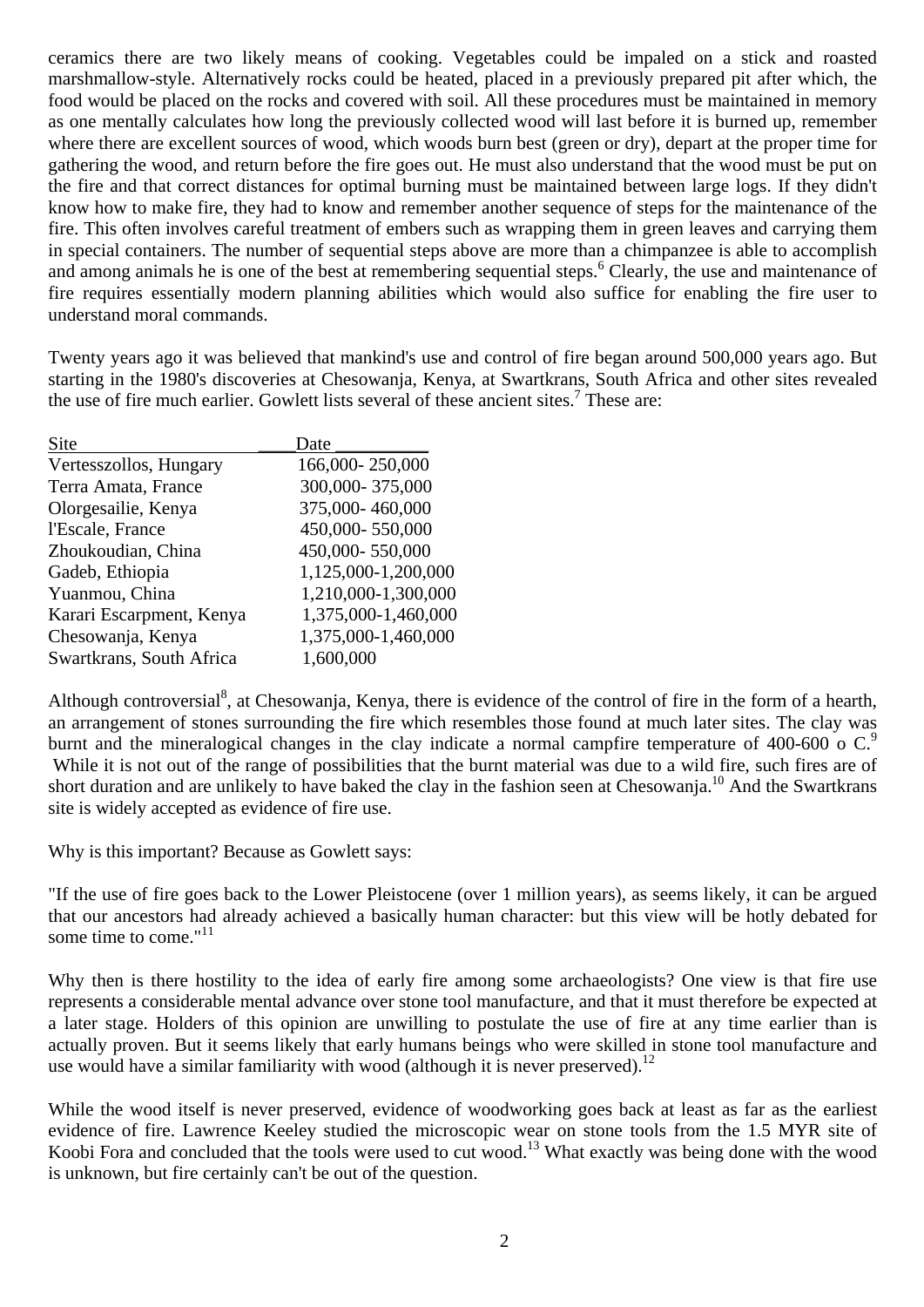# **Huts**

There is another, typically human use for the wood cut by hominids a million and a half years ago which illustrates a greater ability to plan than animals. They seem to have been making huts similar in form to those made by many modern hunter-gatherers. The activity of hut making requires a long sequence of steps which animals would be unable to mimic. The maker must go through the multitudinous steps of making the hand-ax whose simplest form requires at least 25 carefully placed blows.<sup>14</sup>

Then she must have a mental set of plans in her mind as she goes to chop down the appropriate saplings with the previously made stone tool. Then she must gather the appropriate material for covering the frame of the hut. This type of activity is different from nest construction seen in animals in two ways. Mankind is not running on instinct and animals do not use modified tools in the construction of their nests.<sup>15</sup>

While the earliest dated evidence of huts is controversial and most likely will remain so, the evidence is accumulating that hut-making was a common activity at this time. The earliest one was discovered by Mary Leakey at the DK site in Olduvai Gorge, dated 1.8 MYR ago.<sup>16</sup> She found a circular pattern of stones, 12 feet in diameter resembling what is left from modern nomadic huts. At Melka Konture, Ethiopia, the living level was strewn with tools except for a cleared area 8 feet in diameter. In this region the surface was slightly raised above the rest of the area. Once again a few stone piles remained suggesting the presence of poles.<sup>17</sup> Gowlett states:

"Ethiopia has a major share of early sites for, in addition to Hadar, there are other important sequences at Melka Konture, and Gadeb. Melka Konture has a number of different levels ranging from Developed Oldowan through to Late Acheulean. On one site, aged about 1.5 million years, there are indications of a cleared area, probably lying within a wind-break, and the excavator, Jean Chavaillon, suspects that fire was in use."<sup>18</sup>

At other, younger sites there is proof of the construction of habitations. At Bilzingsleben, Germany, the remains of three huts were found along with paved social areas.19 At the Neanderthal site of Grotte-du-Lazaret, a line of post holes marked the boundaries of a tent or habitation and Homo erectus and/or Homo heidelbergensis<sup>20</sup> was also making post holes for their habitations.<sup>21</sup> The abbreviated list of hut sites is shown below.

| Site/hominid                                                         | Age BP                               |
|----------------------------------------------------------------------|--------------------------------------|
| <b>Neanderthals</b>                                                  |                                      |
| Arcy-sur-Cure                                                        | $40,000^{22}$<br>$80,000^{23}$       |
| La Baume Peyrards                                                    |                                      |
| Grotte-du-Lazaret                                                    | $150,000^{24}$                       |
| H.erectus/H.Heidelbergensis<br>Terra Amata 350-400,000 <sup>25</sup> |                                      |
| Bilzingsleben, German 3 huts                                         | 300-400,000 <sup>26</sup>            |
| H. erectus                                                           |                                      |
| Melka Konture                                                        | $1,500,000^{27}$<br>$1,800,000^{28}$ |
| Olduvai, DK1                                                         |                                      |

### **Transport of Stone Tools**

Probably the best evidence for future planning by hominids in the time period between 1 and 2 million years is that evidenced by the distance certain tools were carried. The distance that an object is carried for use elsewhere is a measure of the temporal planning range. Today humans transport oil for weeks on end across the oceans for use elsewhere. We plan projects that take decades to complete, like the aqueduct being tunneled under New York City or the construction of a cathedral. Primitive societies do not engage in planning on this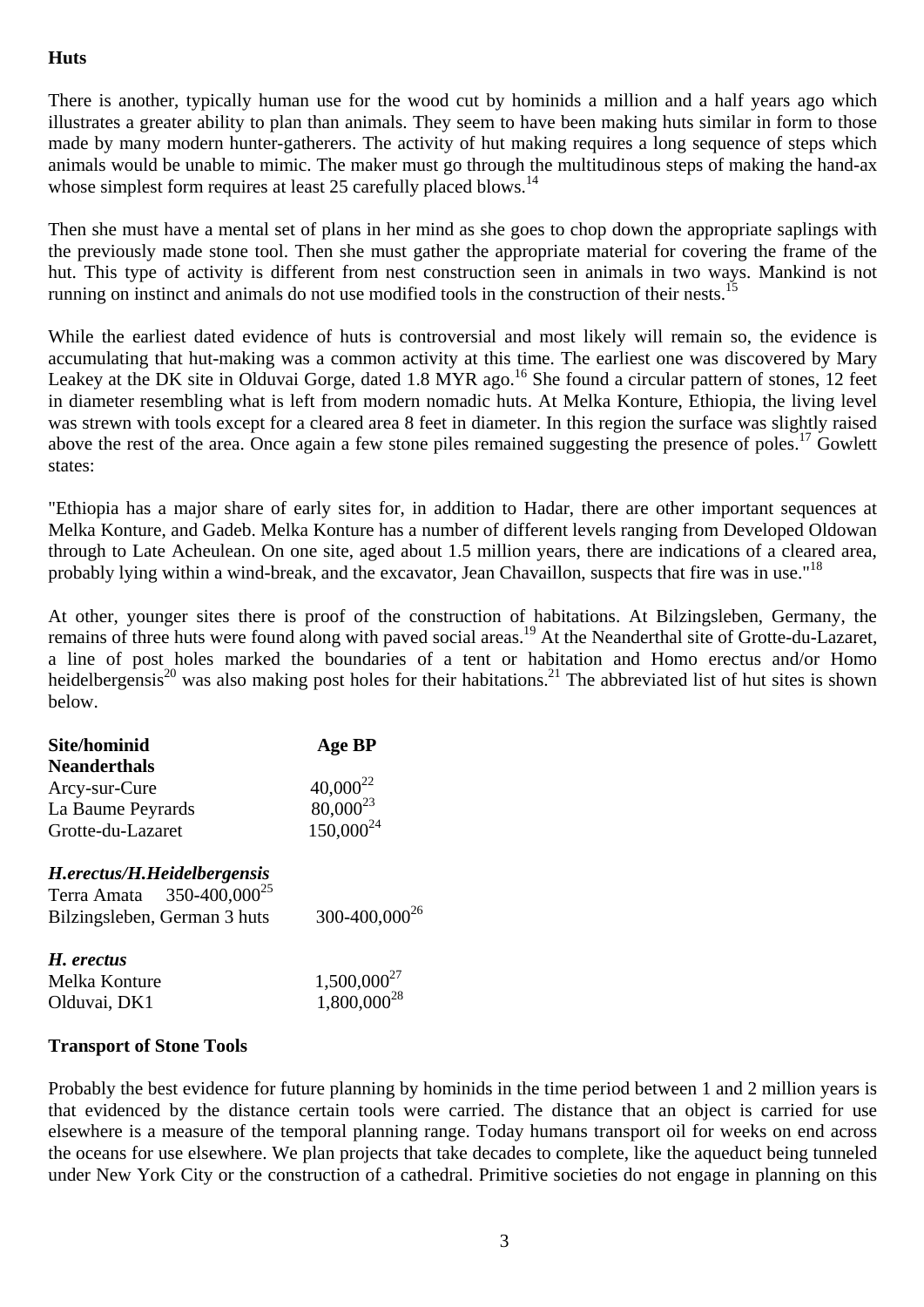scale. Most of their planning is of a more limited temporal range, yet this is not due to an innate difference in planning abilities. It is due to the lack of opportunity to display their already existing talent.

Animals, like chimpanzees do not plan activities more than 20-30 minutes in advance. Chimpanzees use stone pounders to open up coula and panda nuts. The maximum distance a chimpanzee has been observed carrying a stone for this purpose is about half a kilometer. Given that it takes no more than 20 minutes to walk this distance, this represents the proven length of time that chimpanzees are capable of advanced planning. Humans on the other hand can plan days ahead. Dean Falk writes:

"Of course, humans are the supreme planners. A chimpanzee can hold on-line the location of previously stored food and go for it when permitted to do so. However, Savage-Rumbaugh tells us that unlike humans, chimpanzees have difficulty attending to more than one task at a time, do not plan much ahead, and seem to have no concept of death (perhaps the ultimate in planning ahead)".<sup>29</sup>

Over the past 1.5 million years, mankind appears to have been able to plan actions days in advance. Two hundred thousand years ago a man in England manufactured a stone hand ax in such a way that he avoided destroying a beautifully preserved fossil lying on the stone's surface. The finished product displayed the fossil on the center of the hand-ax as if it were a blazon. We know one other thing about this hand ax. The nearest source for rocks with that particular fossil was 193 km distant.<sup>30</sup> The owner carefully managed the carrying of this object over that distance which, assuming a straight-line rapid walking rate of 30 km per day gives evidence of advanced planning 6 days in advance at least. Each morning he had to remember to pick the object up and carry it with him. This is much greater planning ability than possessed by chimps, but these six days represent the minimum planning time of which he was capable.

Other evidence of the foresight abilities of ancient hominids comes from the 1.2 MYR old archeological site of Gadeb, Ethiopia.<sup>31</sup> Homo erectus carried a rare obsidian hand-ax at least 100 km from its nearest source to the plains of Gadeb. Once again, assuming a forced march, this implies a temporal planning range of at least 4 days. Why would they carry heavy rocks 100 kilometers?<sup>32</sup> Obsidian can be fashioned into a very sharp tool where as the local Gadeb stones create poorer cutting edges. Given this, the one can reasonably postulate a reason for erectus to engage in this hard work.

One final evidence of planning ahead among ancient hominids comes from the Neanderthal site at Shanidar Cave, Iraq. Some modern cultures tie the heads of infants to boards in order to shape the skull to some preconceived vision of beauty. The fashioning of the skull by head-binding is a process that takes several years of effort. Native American societies flattened the heads of freemen but not their slaves. Both boards and sandbags were used to shape the crania.<sup>33</sup> One cannot immediately see the benefits (in perceived beauty). Neanderthals at Shanidar (50,000 years ago) engaged in head-binding and thus proved that they were capable of planning several years ahead.<sup>34</sup> Tattersall notes: There's also other possible evidence of 'modern' behavior from Shanidar. A couple of crania from the site may have been artificially deformed by binding the head when the individuals were young, a practice otherwise unknown except among modern people.<sup>35</sup>

# **Conclusion**

The demonstrable planning depth of the fossil hominids is clearly within the range of modern man and not within the range of the chimpanzee or other non-sentient beings. Clearly hominids as long ago as 1.5 million years ago, had the capability to have understood God's command not to eat of the fruit of the Tree of Knowledge of Good and Evil. To consider the members of the genus Homo as little more than bipedal animals, as some apologists have suggested, seriously underestimates their observed capabilities.<sup>36</sup>

# **References**

1. John Wiester, The Genesis Connection, Nashville: Thomas Nelson, 1983), p. 188; David Wilcox, "Adam, Where Are You? Changing Paradigms in Paleoanthropology" Perspectives in Science and Christian Faith,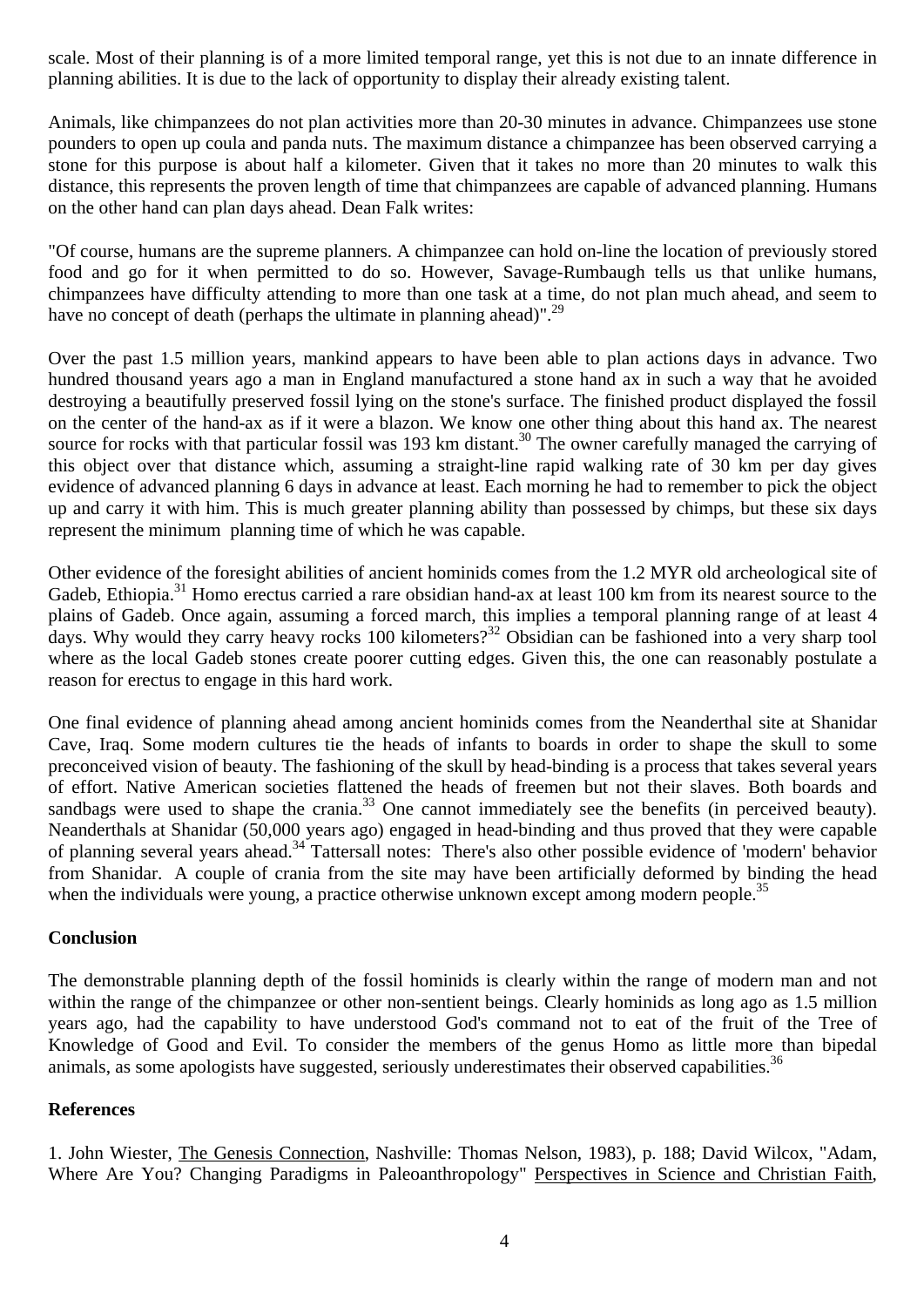48(1996):2:88-95, p. 94; E. K. V. Pearce, Who was Adam, (Walkerville: SA: S.A.L.T. Project, 1987), p. 4; Evan Shute, Flaws in the Theory of Evolution, (Nutley, N.J.: Craig Press, 1961), p. 227.

2. Dick Fischer, The Origin Solution, (Lima: Fairway Press, 1996), p. 193

3. Glenn R. Morton, "Dating Adam," Perspectives in Science and Christian Faith, in press; Glenn R. Morton, Adam, Apes and Anthropology, (Dallas: DMD Press, 1997).

4. Terrence Deacon The Symbolic Species, (New York: W. W. Norton, 1997), pp. 368-369; Derek Bickerton, Language & Species, (Chicago: University of Chicago Press, 1990), pp 140-141; Victor Barnouw, An Introduction to Anthropology: Physical Anthropology and Archaeology, V.1, (Homewood, Ill.: The Dorsey Press, 1982), p. 147.

5. Jonathan Kingdon, Self-made Man, (New York: John Wiley, 1993), p. 156-157; Josephine Flood, The Archaeology of Dreamtime, (New Haven: Yale University Press, 1989), p. 211. The toxins prepared from yams are not always from domesticated species. There are over 600 species of yam, only a few have been domesticated.

6. Monkey's and apes appear to be able to remember only six items at once. See Audrey E. Cramer and C. R. Gallistel, "Vervet Monkeys as Traveling Salesmen," Nature, 387(May 29, 1997): 464; Dean Falk, Braindance, (New York: Henry Holt, 1992), p. 64-65; Steven Mithen, The Prehistory of the Mind, (New York: Thames and Hudson, 1996), p. 78-79; A porpoise appears to be unable to remember a five word command. See Michael C. Corballis, The Lopsided Ape, (New York: Oxford University Press, 1991), p. 148

7. John A. J. Gowlett, Ascent to Civilization, (New York: McGraw-Hill, Inc., 1993), p. 56. A recent work has cast doubt on fire at Zhoukoudian. They were unable to examine the originally excavated material since it has been lost and depended upon peripheral parts of the cave. See Steve Weiner et al, "Evidence for the Use of Fire at Zhoukoudian, China," Science 281(1998):251-253

8. Glynn Isaac, " Early Hominids and Fire at Chesowanja, Kenya," Nature 296(1982):870

9. John A. J. Gowlett, Ascent to Civilization (New York: McGraw-Hill, Inc., 1993), p. 47. See also, John Scarry, http://www.unc.edu/courses/anth100/acheulia.htm Revised - February 28, 1998

10. J. A. J. Gowlett, et al., "Early Archaeological Sites, Hominid Remains and Traces of Fire from Chesowanja, Kenya," Nature, 294(1981):125-129.

11. John A. J. Gowlett, Ascent to Civilization (New York: McGraw-Hill, Inc., 1993), p. 57

12. Ibid.

13. Kathy D. Schick and Nicholas Toth, Making Silent Stones Speak, (New York: Simon and Schuster, 1993), p.160.

14. Bernard G. Campbell and James D. Loy, Humankind Emerging, (New York: HarperCollins, 1996), p. 432.

15. Schick and Toth, op cit., p. 53-54

16. Richard Leakey, "Recent Fossil finds From East Africa," in J.R. Durant ed. Human Origins, (Oxford: Clarendon Press, 1989) p 60-61.

17. John A. J. Gowlett, Ascent to Civilization, (New York: McGraw-Hill, Inc., 1993), p. 58; see also, C. R. Gibbs writes in "BLACK INVENTORS: from Africa to America Two Million Years of Invention and Innovation", http://www.erols.com/tdpedu/blkintx.htm.